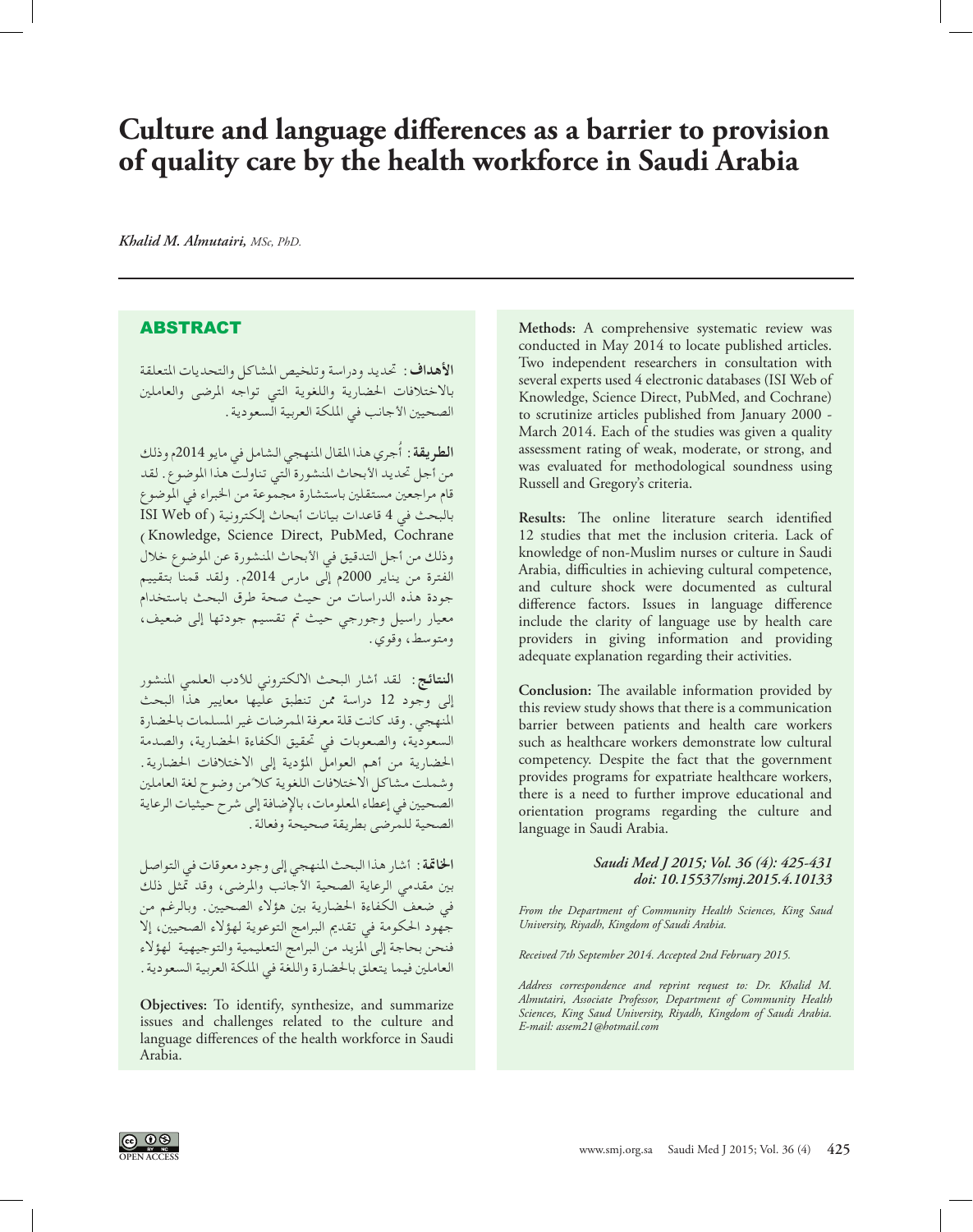$E_{\text{core}}$  ffective communication with patients and health care workers is a key process in safe and quality health care.[1](#page-5-0) Patient and clinician relationships rely on good communication, resulting in improved patient satisfaction, adherence to medical recommendations, and better healthcare outcomes[.2](#page-5-1) Effective patient and clinician interaction starts from the patient inquiry regarding symptoms of the disease, to discussing the treatment, and management plan of the clinician.<sup>2</sup> According to Stewart,<sup>3</sup> many healthcare professionals believe that communication is more effective when it is responsive to patient needs, values, and preferences. Factors that influence this communication include cultural differences, low health literacy, and language differences.<sup>1</sup> Cultural misunderstanding between patients and predominantly expatriate health care providers is another factor contributing to patient dissatisfaction and poor quality of care. The cultural setting of Saudi Arabia is a unique blend of Arabic with an Islamic influence.[4](#page-5-0) The beliefs and attitudes of Saudi people are characterized by the Arabic tribal traditions and customs, and the Islamic worldview.<sup>[4](#page-5-2),5</sup> The uniqueness of Saudi culture, coupled with the large number of expatriate health professionals who have a limited knowledge of Saudi culture, aggravate the problem of providing high quality of care and may cause potential cultural conflicts, which may lead to patient dissatisfaction. According to the Ministry of Health (MOH), most healthcare workers in Saudi Arabia such as nurses are expatriates from countries like India, the Philippines, Malaysia, Australia, America, the United Kingdom, South Africa, and other Middle Eastern countries with different cultural backgrounds.<sup>6[-9](#page-5-5)</sup> Not only do cultural backgrounds differ among these healthcare workers, language differences also serve as a barrier to effective communication. This language barrier is often not immediately an issue because of their proficiency in English. However, the Arabic language is the primary language in Saudi Arabia and not all patients understand or are proficient in the English language.<sup>[10](#page-5-6)</sup> With the increasing number of expatriates' healthcare workers, effective communication may not

**Disclosure**. Author has no conflict of interests, and the work was not supported or funded by any drug company. The author would like to extend his sincere appreciation to the Deanship of Scientific Research at King Saud University for funding this research (RG# 1435-024).

occur and the quality of patients' healthcare as well as their safety will be at risk. Therefore, we aim to perform a systematic review to identify, synthesize, and summarize the issues and challenges of effective communication between patients and health workers, and to provide recommendations for improvements.

**Methods.** A comprehensive systematic review was conducted in May 2014. We extensively searched electronic databases (ISI Web of Knowledge, Science Direct, PubMed and Cochrane) dating from January 2000 through March 2014. The search terms used were cultural difference, language difference, barriers, health care workers, health workforce, and Saudi Arabia. Grey literature was performed (King Saud University - Central Library) using electronic database and reference list of included articles were scanned for further studies. The electronic search was completed in consultation with several experts and supplemented by several databases. We included studies if they met the following criteria: (1) focus on issues or areas of concern as they relate to cultural and language differences; (2) focus on barriers in quality of care of the health workforce in Saudi Arabia; and (3) studies carried out with different designs and method of analysis - case-control studies or cross-sectional studies and review studies. Following the literature search, titles and abstracts were independently assessed by 2 researchers for inclusion criteria. Studies not carried out in Saudi Arabia were excluded in this phase. After the preliminary screening, the included studies were analyzed and reviewed by a specialist for significance and potential duplication. Details of the author of the study, location of the study, sample, and major findings were extracted from each study that met the inclusion criteria.

*Quality appraisal and synthesis of included studies.*  After the extraction of all included studies, each study was critically appraised by a specialist using the health evidence.org tool for reviews.<sup>11</sup> Meta-analysis was not conducted due to different study designs of the included studies. Each of the studies was appraised and was evaluated for methodological soundness using the Russell and Gregory's criteria.<sup>[12](#page-5-8)</sup> Evaluation was based on whether the article answered each of the following questions: 1) Is the research question clear and adequately substantiated? 2) Is the design appropriate for the research question? 3) Was the sampling method appropriate for the research question and design? 4) Was data collected and managed systematically? 5) Was the data analyzed appropriately? A quality score was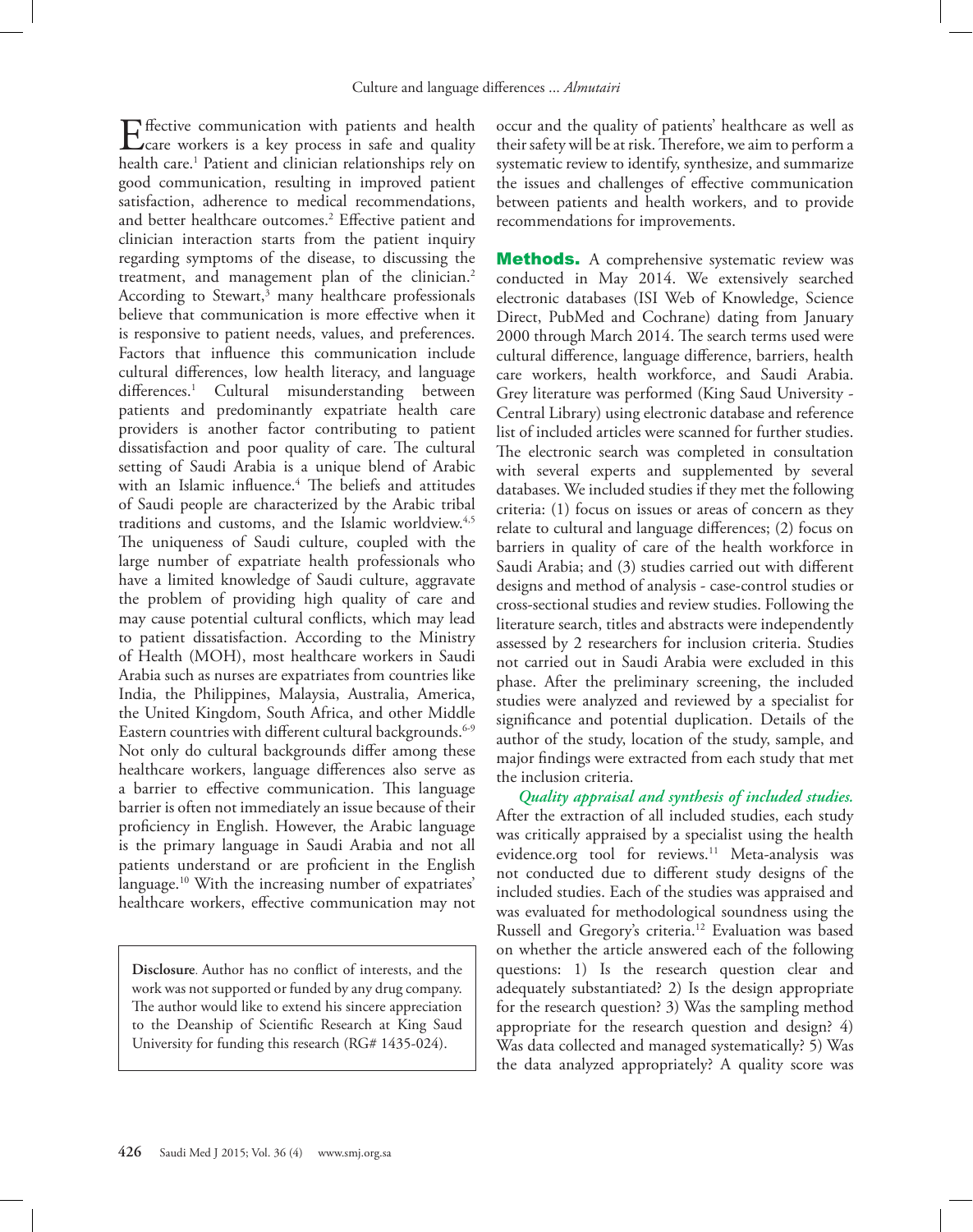applied to each study using these guidelines. Each study was given a quality score ranging from 0 to 5, where 5 is the highest, based on whether they met each of the guidelines.

**Results.** The online literature search yielded 79 results, and 10 references were pre-selected from searching the grey literature and reference list of included articles because they aligned with study objectives. In total, 39 studies passed the preliminary screening and went for more detailed evaluation. After an extensive evaluation, only 12 studies met the inclusion criteria. **[Figure 1](#page-2-0)** shows information of the included studies. Descriptions of included studies are presented in



<span id="page-2-0"></span>Figure 1 - Flow diagram for the selection of studies included in a systematic review from Saudi Arabia.

**[Table 1](#page-2-1)**. Details of the quality appraisal and evaluation of included studies are shown in **[Table 2](#page-3-0)**. We focused on 2 factors that affect this communication such as cultural diversity and language differences. Major findings are presented in **[Table 3](#page-3-1)**.

*Culture.* Six studies showed issues of health care workers concerning the influence of cultural diversity on the quality of patient care. A quantitative explorative study<sup>[13](#page-5-9)</sup> examined the cultural knowledge of non-Muslim nurses working in an obstetrics unit. The results showed a lacked of knowledge of non-Muslim nurses about Muslim practices such as breastfeeding, Ko'hl, the "evil eye," modesty, and medicine, and food taboos. A cross-sectional study<sup>14</sup> examined patients and family caregiver satisfaction within the care delivered by Saudi nurses in 3 major healthcare facilities in Saudi Arabia. Participants were highly satisfied in areas of respecting religion and culture, maintaining privacy and confidentiality, communication, and professionalism. A qualitative study<sup>[15](#page-5-11)</sup> examined the experiences of critical care nurses in caring for patients for individuals who follow Islam. The study found that the care of patients who were diagnosed as brain dead was very stressful as perceived by the nurses. A literature review study by Almutairi and Moradi<sup>16</sup> identified and summarized the factors that can cause turnover among Saudi nurses. These factors include family disagreement, different cultural values, mingling with men, and the unwillingness of young people to marry a nurse, harassment during night shifts, and old traditions. A case study by Almutairi $17$  investigates the influence of cultural diversity and multicultural nursing workforce on quality and safety of patient care. Nurses have difficulties achieving cultural competence, such

<span id="page-2-1"></span>

|  | <b>Table 1</b> - Description of included studies in a systematic review from Saudi Arabia. |  |  |  |  |  |  |  |
|--|--------------------------------------------------------------------------------------------|--|--|--|--|--|--|--|
|--|--------------------------------------------------------------------------------------------|--|--|--|--|--|--|--|

| Author                           | Study design                                           | City/region                      | Sample                               |  |
|----------------------------------|--------------------------------------------------------|----------------------------------|--------------------------------------|--|
| Sidumo et al <sup>13</sup>       | Quantitative, descriptive, exploratory<br>study design | Saudi Arabia                     | 50 nurses                            |  |
| Al Fozan $14$                    | Cross-sectional design                                 | Riyadh, Jeddah, Al Ahsa, Dammam  | 302 nurses                           |  |
| Halligan <sup>15</sup>           | Phenomenological descriptive                           | Eastern province of Saudi Arabia | 12 nurses                            |  |
| Almutairi & Moradi <sup>16</sup> | A literature review                                    | Saudi Arabia                     | 967 participants                     |  |
| Almutairi <sup>17</sup>          | A case study design                                    | Saudi Arabia                     | 319 nurses                           |  |
| Van Bommel <sup>18</sup>         | Qualitative research                                   | Saudi Arabia                     | 63 non-Muslim nurses                 |  |
| Language barriers                |                                                        |                                  |                                      |  |
| Aljadhey et al <sup>19</sup>     | Exploratory qualitative enquiry                        | Riyadh                           | 65 participants                      |  |
| Mahrous <sup>20</sup>            | Cross-sectional study                                  | Almadinah Almunawwarah           | 176 participants                     |  |
| Al-Khashan <sup>21</sup>         | Cross-sectional study                                  | Riyadh                           | 977 participants                     |  |
| Wahabi & Alziedan <sup>22</sup>  | Retrospective and qualitative research                 | Riyadh                           | 817 charts, 12 physicians, 20 nurses |  |
| Binsalih et al <sup>23</sup>     | Cross-sectional study                                  | Riyadh                           | 988 participants                     |  |
| Mohamed <sup>24</sup>            | Cross-sectional study                                  | Riyadh                           | 434 participants                     |  |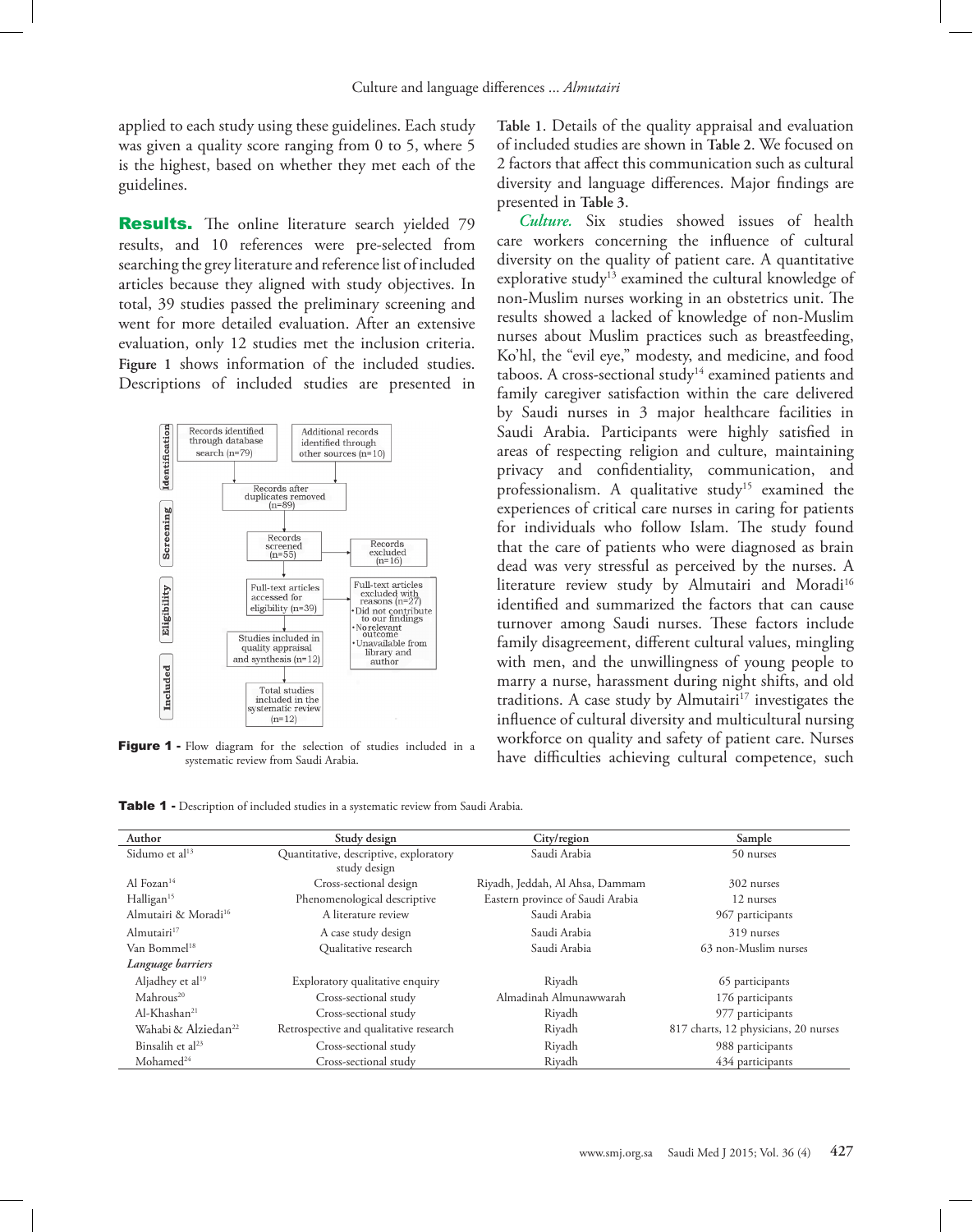## Culture and language differences ... *Almutairi*

| Research study                   | Is the research<br>question clear<br>and adequately<br>substantiated? | Is the design<br>appropriate for the<br>research question? | Was the sampling<br>method appropriate for<br>the research question<br>and design? | Were data collected and<br>managed systematically? | Were the<br>data analyzed<br>appropriately? | Quality<br>score |
|----------------------------------|-----------------------------------------------------------------------|------------------------------------------------------------|------------------------------------------------------------------------------------|----------------------------------------------------|---------------------------------------------|------------------|
| Sidumo et al <sup>13</sup>       | Yes                                                                   | Yes                                                        | Yes                                                                                | Yes                                                | Yes                                         | 5                |
| Al Fozan <sup>14</sup>           | Yes                                                                   | Yes                                                        | Yes                                                                                | Yes                                                | Yes                                         | 5                |
| Halligan <sup>15</sup>           | Yes                                                                   | Yes                                                        | Yes                                                                                | Yes                                                | Yes                                         | 5                |
| Almutairi & Moradi <sup>16</sup> | Yes                                                                   | Yes                                                        | $\rm No$                                                                           | No                                                 | Yes                                         | 3                |
| Almutairi $17$                   | Yes                                                                   | Yes                                                        | $\rm No$                                                                           | Yes                                                | Yes                                         | 4                |
| Van Bommel <sup>18</sup>         | Yes                                                                   | Yes                                                        | $\rm No$                                                                           | Yes                                                | Yes                                         | 4                |
| Aljadhey et al <sup>19</sup>     | Yes                                                                   | Yes                                                        | Yes                                                                                | Yes                                                | Yes                                         | 5                |
| Mahrous <sup>20</sup>            | Yes                                                                   | Yes                                                        | $\rm No$                                                                           | Yes                                                | Yes                                         | 4                |
| Al-Khashan et al <sup>21</sup>   | Yes                                                                   | Yes                                                        | Yes                                                                                | Yes                                                | Yes                                         | 5                |
| Wahabi & Alziedan <sup>22</sup>  | Yes                                                                   | Yes                                                        | Yes                                                                                | Yes                                                | Yes                                         | 5                |
| Binsalih et al <sup>23</sup>     | Yes                                                                   | Yes                                                        | Yes                                                                                | Yes                                                | Yes                                         |                  |
| Mohamed <sup>24</sup>            | Yes                                                                   | Yes                                                        | $\rm No$                                                                           | Yes                                                | Yes                                         | 4                |

<span id="page-3-0"></span>Table 2 - Quality assessment of reviewed studies included in a study in Saudi Arabia.

<span id="page-3-1"></span>Table 3 - Summary of findings in a study in Saudi Arabia.

| Factors                                  | Summary of findings                                                                                                                                                                                                                                                                                                          |  |  |  |
|------------------------------------------|------------------------------------------------------------------------------------------------------------------------------------------------------------------------------------------------------------------------------------------------------------------------------------------------------------------------------|--|--|--|
|                                          | Non-Muslim nurses lacked knowledge about Muslim practices such as concerning breastfeeding, Ko'hl, the "evil eye",<br>modesty, and medicine, and food taboos.                                                                                                                                                                |  |  |  |
|                                          | Most Saudi nurses demonstrated respect to religion, culture, patients and family, they maintained privacy and<br>confidentiality, and communicated clearly, and enforced patient and family rights.                                                                                                                          |  |  |  |
|                                          | Factors includes in turnover among Saudi female nurses: cultural values, harassment during night shifts, and old<br>traditions.                                                                                                                                                                                              |  |  |  |
| Cultural difference <sup>13-18</sup>     | The care of patients who were diagnosed as 'brain dead' was described as being a very stressful time for the nursing staff.                                                                                                                                                                                                  |  |  |  |
|                                          | Nurses within this environment were struggling to achieve cultural competence. They were having difficulties in<br>meeting the patients 'cultural and spiritual needs, as well as, maintaining a high standard of care.                                                                                                      |  |  |  |
|                                          | Factors that influenced non-Muslim nurses' experiences of working with Muslim patients in the Kingdom of Saudi<br>Arabia, included culture shock, language barriers, and a lack of understanding of Islam as a religion.                                                                                                     |  |  |  |
|                                          | According to the patients and nursing staff, difficulty in communicating was considered as a major barrier in<br>developing a good rapport.                                                                                                                                                                                  |  |  |  |
|                                          | Patients identified that underreporting of medication errors and adverse drug reactions, multilingualism, and differing<br>backgrounds of healthcare professionals, lack of communication between healthcare providers and patients, and high<br>workloads are the current challenges to current medication safety practice. |  |  |  |
|                                          | 42% of patients are not satisfied with the use and clarity of the language of health care providers, by which all post-<br>discharge information are delivered.                                                                                                                                                              |  |  |  |
| Language difference <sup>15, 19-24</sup> | The most frequently mentioned barriers and obstacles that study participants face with regard to health education<br>were the use of medical and technical terms, the little time the provider had to answer questions, and the problem of a<br>different language $(p=0.002)$ .                                             |  |  |  |
|                                          | Communication between parents and nurses is affected by the language barrier because most nurses in the Pediatric<br>Emergency Department are non-Arabic speakers.                                                                                                                                                           |  |  |  |
|                                          | The overall satisfaction scores - out of 5 - were 4.3 (0.6%) for communication with nurses, 4.4 (0.4%) for<br>communication with doctors, and 4.1 (0.3%) for hospital environment; 98.9% of the patients would recommend the<br>hospital to their family and friends.                                                        |  |  |  |
|                                          | The main causes of violence against perceived by the nurses was the shortage of security personnel (82%), shortage of<br>nursing staff (63%), inability to understand the language (36.3%), and unrestricted movement of patients in hospitals<br>$(21.5\%)$ .                                                               |  |  |  |

as meeting the patients' cultural and spiritual needs and maintaining a high standard of care. Furthermore, there was inadequate support of an organization to manage cultural diversity issue. The qualitative and descriptive study by Van Bommel<sup>[18](#page-6-2)</sup> describes the experience of expatriate non-Muslim nurses working in the Cardiac Intensive Care unit. Factors that influenced non-Muslim nurses' experiences of working with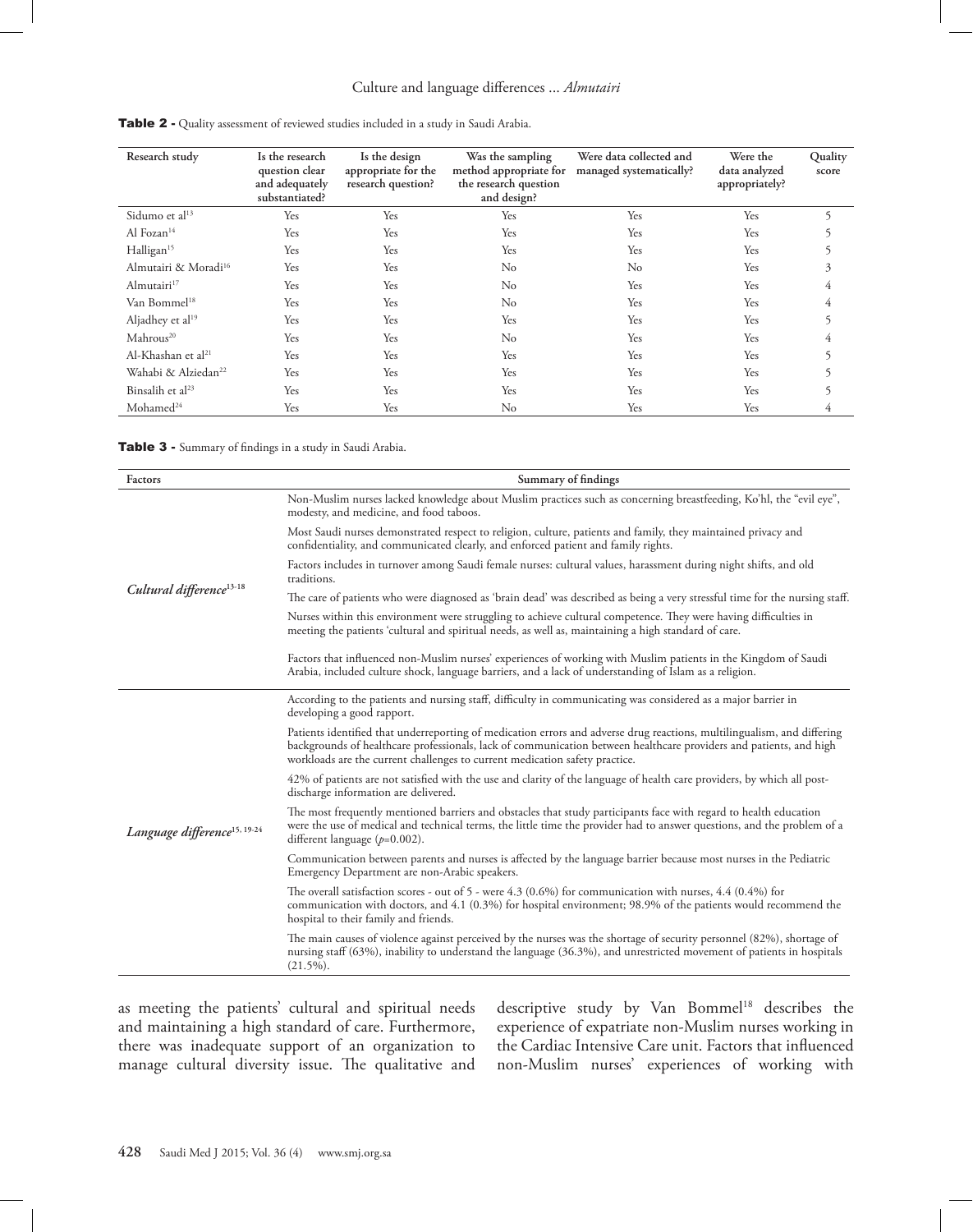patients include culture shock, language barriers, and a lack of understanding of Islam.

*Language differences.* Seven studies show issues of health care workers concerning language differences. In a phenomenological descriptive study by Halligan,<sup>15</sup> critical care nurses experienced difficulty in communicating due to language differences. This was considered a major barrier in developing a good patient-provider relationship. Nurses described their patients as eager to speak in their own language, although they knew that the nurses did not understand them. Language barriers were also identified in an explorative qualitative study by Aljahdhey et al.<sup>19</sup> Communication between healthcare professionals and patients' multilingualism and different backgrounds of healthcare providers are the challenges to current medication safety practices. A cross-sectional study by Mahrous,<sup>20</sup> investigated patients' perception, and satisfaction regarding discharge information received from health care professionals. The study found that 42% of the patients are not satisfied with the clarity and the use of the language of health care providers in communicating post discharge information. This study was similar to Al-Khashan et al,<sup>21</sup> which found that the barriers and obstacles that the participants most frequently experienced with regard to health education, were the use of medical and technical terms, the little time the provider had to answer questions, and the problem of a different language. In a study by Wahabi and Alziedan,<sup>[22](#page-6-6)</sup> communication in giving instructions and information between patients' parents and nurses regarding asthma management, such as the use of inhalers and spacers of pediatric patients is affected by language difference, as most nurses are non-Arabic speakers. In a cross-sectional survey by Binsalih et al<sup>[23](#page-6-7)</sup> that investigated the experience and degree of satisfaction of patients among healthcare professionals in a tertiary hospital, higher satisfaction was observed in patients admitted in a Saudi tertiary care hospital in communication skills of doctors and nurses. In a cross-sectional study by Mohamed<sup>24</sup> that determined the extent of work-related violence against nurses, 36% of nurses perceived that inability to understand the language was the main causes of violence against them.

**Discussion.** This study identified and summarized the issues of effective communication between patients and healthcare providers. Barriers in communication between patients and health care workers often cause unnecessary errors, excess pain, poor quality care, and even death. The results of the included studies clearly show that there is a communication issue between patients and health care providers. Lack of knowledge of non-Muslim nurses regarding Saudi Arabian culture, difficulties in achieving cultural competence, and culture shock were documented as cultural difference factors in barriers of effective communication. Each country has its own unique culture that defines the normative values of an individual or a group. This culture determines behavior that outlines all aspects of their lives.<sup>[25](#page-6-9)</sup> When a health care provider is knowledgeable of the cultural customs, this empowers them to provide better care and help avoid misunderstandings among co-workers, residents/patients, and families[.26](#page-6-10) It is significant that a health care provider is knowledgeable and culturally competent and can effectively interact with people of different cultures. Some of the benefits of a culturally competent healthcare and healthcare workforce include less diagnostic errors; successful resident/patient therapeutic education; avoidance of drug complications; greater adherence to medical advice; and access to high quality clinicians[.27,](#page-6-11)[28](#page-6-12) The National Center for Cultural Competence at Georgetown University provides a checklist to evaluate an organization's cultural competency.[29](#page-6-13) This checklist will provide a clearer picture of current strengths and areas of opportunity in an organization. It may also serve as baseline information on what areas should be improved.

Another factor that affects communication among healthcare workers in Saudi Arabia is language barriers.

In this review, 7 studies showed that there is a language barrier or difficulty in communicating between patients and providers, and only one study showed a good communication relationship.[15](#page-5-11),[19](#page-6-3)[-24](#page-6-8) Issues include the clarity of language use by health care providers in giving information and providing adequate explanation about their activities. These findings use similar results of research literature and quantitative studies from US populations.[29](#page-6-13) Language barriers arise across the entire continuum of health care, especially in countries that have a large number of expatriate health care workers. The language proficiency of a patient or a healthcare provider is a significant factor that is needed for effective communication. When a provider's language differs from his or her patients, preventable adverse events may occur. For example, most healthcare professionals working in Saudi Arabia such as nurses are expatriates from different countries.[8](#page-5-12) These differences can compromise the quality of healthcare such as adherence in providing information regarding the disease and response to treatment regimens. The government of Saudi Arabia has made efforts to attract and retain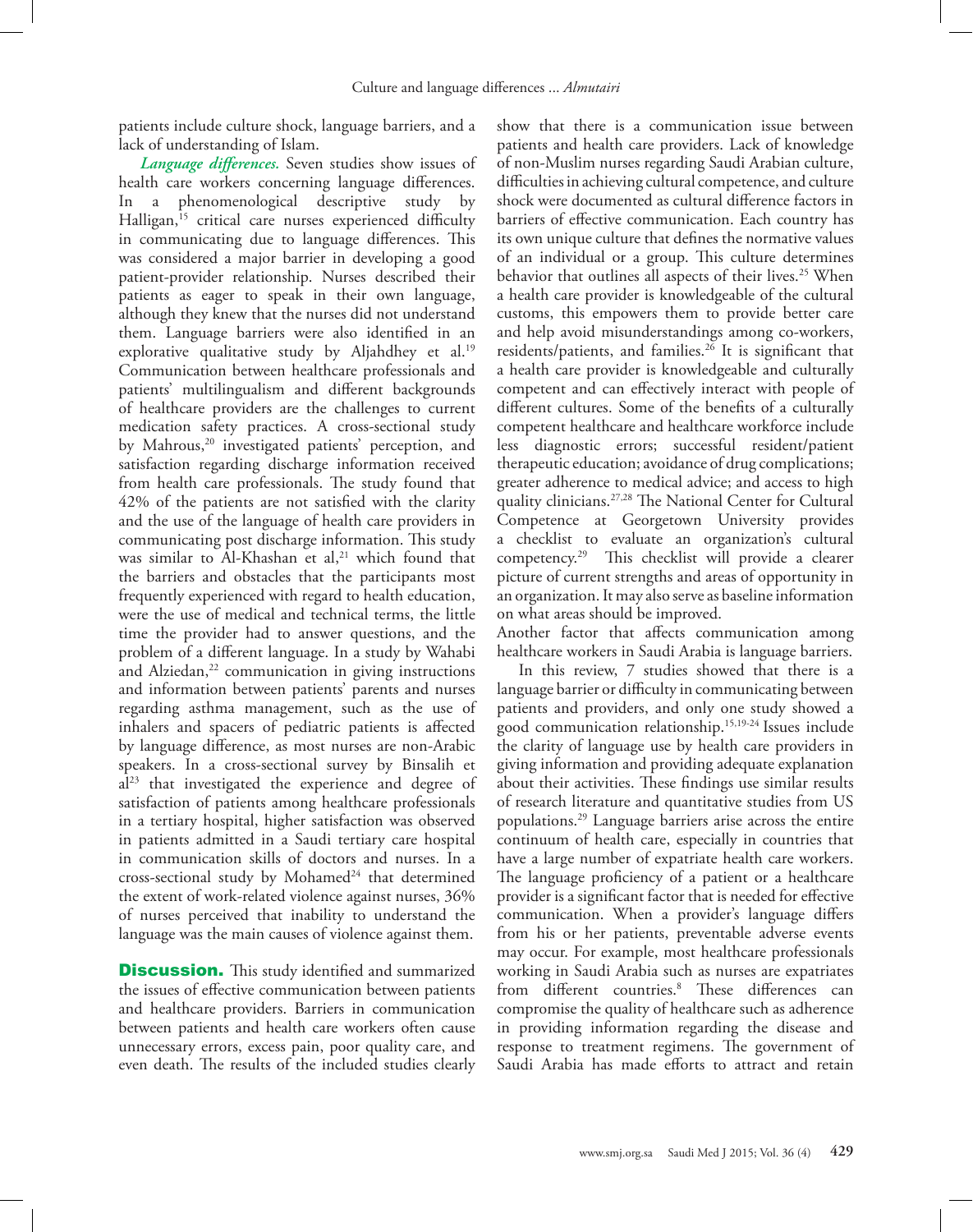more Saudi healthcare workers such as in the nursing profession, according to a 2006 study.<sup>30</sup> However, it has been estimated that 25 years will be needed to train enough Saudi nurses in the Kingdom.

The results of this review study indicate a need to improve the communication between patient and healthcare workers in the Kingdom in order to attain high quality and safe health care. Based on a study, communication barriers, aside from poor clinical management, lead to preventable adverse events in health care settings.<sup>31</sup> Addressing this communication barrier is a substantial ingredient in formulating strategies such as organizational safety and may bring down health care costs because of the reduction in medical errors and increased access to preventive maintenance.<sup>32</sup> According to experts, the initial step in dealing with this issue is to first assess the language and communication needs of the population.33 New and innovative approaches are also necessary to meet the needs of patients, such as training of health professionals that focus on communication skills of intercultural communication between patients with different cultural backgrounds.<sup>34,35</sup>

There are limitations that should be considered in this review. Most of the included studies were performed using cross-sectional analysis, which only describes association and not the causality. Another limitation of this review was the limited number of included studies that reported each factor, and may not capture all issues related to barriers in communication, which also limits the generalizability of the study. In addition, the number of samples of the included studies cannot determine or represent the whole Kingdom, which may result in study bias. Hence, there is a need for additional and larger studies that will determine these issues and factors that may contribute to communication barriers in the patient and health care provider relationship. Although this study has some limitations, the results may be of interest to investigators because the evidence and results of this literature search highlight the barriers affecting the communication of patient and health care providers in the Kingdom. Hence, it will be beneficial to address these issues and continue to increase the quality of healthcare.

In conclusion, the available information provided by this review study shows that there is a communication barrier between patients and health care workers. Despite the fact that the government provides programs for expatriate healthcare workers, the issues are still rising. Thus, the quality of healthcare and safety of patients and healthcare workers are still at risk. Healthcare workers such as nurses demonstrate low

cultural competency, and need additional educational and orientation programs regarding the culture in Saudi Arabia. Health care facilities may also provide language services such as hiring interpreters, using written materials, or communication boards. In addition, the Ministry of Health could also require Arabic language proficiency test for professionals, expatriates, and non-Arabic speakers applying for work in Saudi Arabia. The language proficiency test should cover language knowledge, speaking ability, reading ability, and listening ability.

#### References

- <span id="page-5-0"></span> 1. [Schyve PM. Language differences as a barrier to quality and](doi: 10.1007/s11606-007-0365-3)  [safety in health care: the Joint Commission perspective.](doi: 10.1007/s11606-007-0365-3) *J Gen Intern Med* [2007; 22 Suppl 2: 360-361.](doi: 10.1007/s11606-007-0365-3)
- <span id="page-5-1"></span> 2. [Wynia MK, Osborn CY. Health literacy and communication](doi: 10.1080/10810730.2010.499981)  [quality in health care organizations.](doi: 10.1080/10810730.2010.499981) *J Health Commun* 2010; [15 Suppl 2: 102-115.](doi: 10.1080/10810730.2010.499981)
- 3. [Stewart M. Towards a global definition of patient centred care.](doi: http://dx.doi.org/10.1136/bmj.322.7284.444)  *BMJ* [2001; 322: 444-445.](doi: http://dx.doi.org/10.1136/bmj.322.7284.444)
- <span id="page-5-2"></span> 4. [Almutairi AF, McCarthy A. A multicultural nursing workforce](http://www.thehealthj.com/september_2012/a_multicultural_work_force_in_KSA.pdf)  [and cultural perspectives in Saudi Arabia: An overview.](http://www.thehealthj.com/september_2012/a_multicultural_work_force_in_KSA.pdf) *theHealth*  [2012; 3: 71-74. Available from: http://www.thehealthj.com/](http://www.thehealthj.com/september_2012/a_multicultural_work_force_in_KSA.pdf) [september\\_2012/a\\_multicultural\\_work\\_force\\_in\\_KSA.pdf](http://www.thehealthj.com/september_2012/a_multicultural_work_force_in_KSA.pdf)
- <span id="page-5-3"></span> 5. [Littlewood J, Yousuf S. Primary health care in Saudi Arabia:](doi: 10.1046/j.1365-2648.2000.01527.x )  [applying global aspects of health for all locally.](doi: 10.1046/j.1365-2648.2000.01527.x ) *J Adv Nurs*  [2000; 32: 675-681.](doi: 10.1046/j.1365-2648.2000.01527.x )
- <span id="page-5-4"></span> 6. [Aldossary A, While A, Barriball L. Health care and nursing in](doi: 10.1111/j.1466-7657.2007.00596.x)  Saudi Arabia. *Int Nurs Rev* [2008; 55: 125-128.](doi: 10.1111/j.1466-7657.2007.00596.x)
- 7. [Aboul-Enein FH. Personal contemporary observations of](doi: 10.1046/j.1440-172X.2002.00370.x)  [nursing care in Saudi Arabia.](doi: 10.1046/j.1440-172X.2002.00370.x) *Int J Nurs Pract* 2002; 8: 228-230.
- <span id="page-5-12"></span> 8. [Ministry of Health. Health Statistical Year Book. Riyadh](http://ghdx.healthdata.org/record/saudi-arabia-health-statistical-yearbook-2008)  [\(KSA\): Ministry of Health; 2008. Available from: http://](http://ghdx.healthdata.org/record/saudi-arabia-health-statistical-yearbook-2008) [ghdx.healthdata.org/record/saudi-arabia-health-statistical](http://ghdx.healthdata.org/record/saudi-arabia-health-statistical-yearbook-2008)[yearbook-2008](http://ghdx.healthdata.org/record/saudi-arabia-health-statistical-yearbook-2008)
- <span id="page-5-5"></span> 9. [World Health Organization. Country Cooperation Strategy](http://www.who.int/countryfocus/cooperation_strategy/ccs_sau_en.pdf)  [for WHO and Saudi Arabia 2006-2011. Cairo \(Egypt\):](http://www.who.int/countryfocus/cooperation_strategy/ccs_sau_en.pdf)  [World Health Organization, Regional Office for the Eastern](http://www.who.int/countryfocus/cooperation_strategy/ccs_sau_en.pdf)  [Mediterranean; 2006. Available from: http://www.who.int/](http://www.who.int/countryfocus/cooperation_strategy/ccs_sau_en.pdf) [countryfocus/cooperation\\_strategy/ccs\\_sau\\_en.pdf](http://www.who.int/countryfocus/cooperation_strategy/ccs_sau_en.pdf)
- <span id="page-5-6"></span>10. [Al-Khathami AM, Kojan SW, Aljumah MA, Alqahtani H,](http://130.14.29.110/pubmed/?term=21136000)  [Alrwaili H. The effect of nurse-patient language barrier on](http://130.14.29.110/pubmed/?term=21136000)  patients' satisfaction. *Saudi Med J* [2010; 31: 1355-1358.](http://130.14.29.110/pubmed/?term=21136000)
- <span id="page-5-7"></span>11. [Health Evidence. Quality assessment tool. Review article. \[cited]( http://health-evidence.org)  [2014 June\]. Hamilton \(ON\): McMaster Innovation; 2010.]( http://health-evidence.org)  [Available from: http://health-evidence.org]( http://health-evidence.org)
- <span id="page-5-8"></span>12. [Russell CK, Gregory DM. Evaluation of qualitative research](doi:10.1136/ebn.6.2.36 )  studies. *Evid Based Nurs* [2003; 6: 36-40.](doi:10.1136/ebn.6.2.36 )
- <span id="page-5-9"></span>13. [Sidumo EM, Ehlers VJ, Hattingh SP. Cultural knowledge of](http://130.14.29.110/pubmed/?term=21428239)  [non-Muslim nurses working in Saudi Arabian obstetric units.](http://130.14.29.110/pubmed/?term=21428239)  *Curationis* [2010; 33: 48-55.](http://130.14.29.110/pubmed/?term=21428239)
- <span id="page-5-10"></span>14. [Al Fozan H. Patients and Family caregivers' satisfaction with](www.iiste.org/Journals/index.php/JNSR/article/download/8510/8448)  [care delivered by Saudi Nurses at National Guard Health Affairs](www.iiste.org/Journals/index.php/JNSR/article/download/8510/8448)  Hospitals in Saudi Arabia. *[Journal of Natural Sciences Research](www.iiste.org/Journals/index.php/JNSR/article/download/8510/8448)*  [2013; 3: 12.](www.iiste.org/Journals/index.php/JNSR/article/download/8510/8448)
- <span id="page-5-11"></span>15. [Halligan P. Caring for patients of Islamic denomination:](doi: 10.1111/j.1365-2702.2005.01525.x)  [Critical care nurses' experiences in Saudi Arabia.](doi: 10.1111/j.1365-2702.2005.01525.x) *J Clin Nurs* [2006; 15: 1565-1573.](doi: 10.1111/j.1365-2702.2005.01525.x)